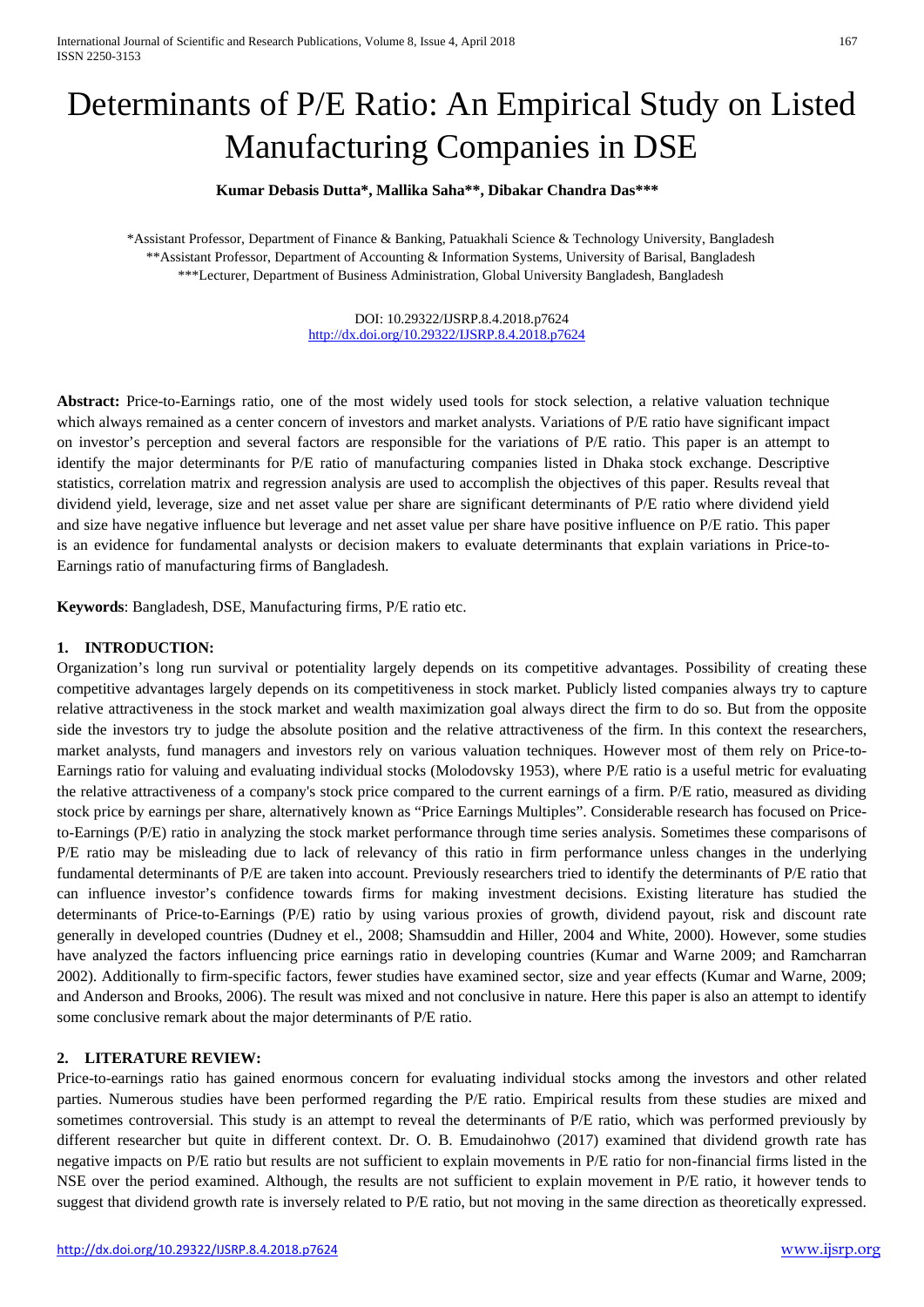E. Nikbakhi & C. Polat (1998) stated that increase in DPS over time while maintaining a long-term growth rate is expected to relate with higher P/E ratio. Perhaps, due to promising information contents from firms, the relatively more dividend paying firms should be related with relatively higher P/E multiples.

T. Afza and S. Tahir (2012) found that dividend payout ratio is the most important determinants of price earnings ratio. Y. R. Bhattarai (2014) and Dr. M. Azam (2010) found that dividend payout ratio has the significant positive association with P/E ratio but M. Taliento (2013) identify that dividend payout ratio has insignificant relationship with price earnings ratio. In the study of Dr. M. A. Almumani (2014), it is found that dividend payout ratio is negatively correlated with price earnings ratio. In the study of H. Wenjing (2017), it is found that dividend payout ratio does not effect on the price earnings ratio. B. Jitmaneeroj (2017) concludes that the relationship between dividend payout ratio and price earnings ratio is insignificant.

M. Taliento (2013), Y. R. Bhattarai (2014) and B. Jitmaneeroj (2017) considered dividend yield in their study to correlate with price earnings ratio. (Marco Taliento, 2013) found the negative association between dividend yield and P/E ratio. In the study of Y. R. Bhattarai (2014), it was found that dividend yield showed the significant inverse association with share price and also found that dividend yield is the most influencing factors in determining share price in Nepalese commercial banks*.* B. Jitmaneeroj (2017) considers dividend yield in his study and that is positively correlated with price earnings ratio.

The earnings growth showed insignificant relationship with price earnings ratio (Dr. T. Afza and Ms. S. Tahir, 2012). In the study of Dr. M. Azam (2010), it was found that earnings growth has significant positive effect on price earnings ratio. Richard et al. (2014) examine the earnings growth in their study that is the significantly related to changes in price earnings ratio. K. C. Parker (2005) found there to be a positive relationship between the payout ratio and earnings growth across the United States, Canada and Australia, with the relationship weakest in Australia over the period 1956 to 2005. In this report earnings growth shows insignificant relationship with price earnings ratio at 5% level of significance.

Dr. T. Afza and Ms. S. Tahir (2012) found that leverage is negatively correlated with price earnings ratio. The estimated results a negative effect of leverage on P/E ratio, supporting of H. Ramcharran (2002), C. P. Jones (2000), and W. Beaver and D. Morse (1978). H. Arslan, Y. Iltas and T. kayhan (2017) argued that P/E decreases as the leverage of company increases. The uptrend in leverage bodes the bankruptcy risk of the firms. This has a negative effect on market multiples. The increase in the working capital need is also a sign of risk levels of the companies and it decreases PE ratios, all other factors are fixed, in the average. In other words, even if the company has a strong net profit, it may lose its net profit due to investment in working capital and cannot generate cash in the bottom line. Investors seem to take this into account working capital effect in the target PE formation.

M. Taliento (2013) and H. Wenjing (2017) in their study they used return on equity (ROE) to correlate price earnings ratio. H.Wenjing (2017) illustrates that (ROE) is the direct determinant of P/E ratios conclude that ROE is negatively related with P/E ratio. S. H. Penman (1996) gave a detailed discussion about the theoretical essence of P/E ratio and return on equity (ROE). The study concludes that P/E ratio is a united decision of current and future ROE; it has negative relation between current ROE. J. Ohlson and Z. Gao (2006) theoretically predict a U-shaped relation between the forward P/E ratio and return of equity (ROE). They propose that firms with very high or very low ROE have higher forward P/E ratio than other firms.

Dr. Talat Afza and Ms. Samya Tahir(2012), Yuga Raj Bhattarai (2014), Gurdip Baksi and Amy Chan (2000), Keith Anderson and Chris Brooks (2006), Anthony Flint, Andrew Tan and Gary Tian (2010), Dr. Mohammad Abdelkarim Almumani (2014) used firm's size as their independent variable to correlate with price earnings ratio. Dr. Talat Afza and Ms. Samya Tahir (2012) found a negative relationship of size with P/E ratio for the first three years of study i.e. 2005, 2006 and 2007, whereas sign turned to positive for the next two years i.e. 2008 and 2009. This implies that during the stock market growth, investors value more the shares of small firms as they have growth opportunities but as the stock market start declining investors pull out their investments from small firms and prefer to invest in the shares of large and stable firms. In Yuga Raj Bhattarai (2014), it was found that size is significantly positively related with price earnings ratio which means that these variable move together with share prices. Anthony Flint, Andrew Tan and Gary Tian (2010) found in his research paper that the size variable indicates that larger firms have slower earnings growth than smaller firms.

Dr. T. Afza and Ms. S. Tahir (2012) found that Tobin's Q remains the most important determinants of price earnings ratio for pooled as well as time series analysis.

# **3. RESEARCH PROBLEM AND QUESTIONS:**

In capital market P/E ratio is one of the most dominant factors. Furthermore, many studies have conducted to make a concluding remark about the determinants of P/ E ratio. But in real world, this issue is a complex term because the uniqueness of each market and each industry can alter noticeably the ultimate conclusion. Till now, it's an unresolved issue and this is highly true for the country like Bangladesh where the capital market is not enough matured in terms of quality and time. So this article is an attempt to identify the validity of some most common factors as the determinants of P/E ratio. In this context, the research question of this article is as follow: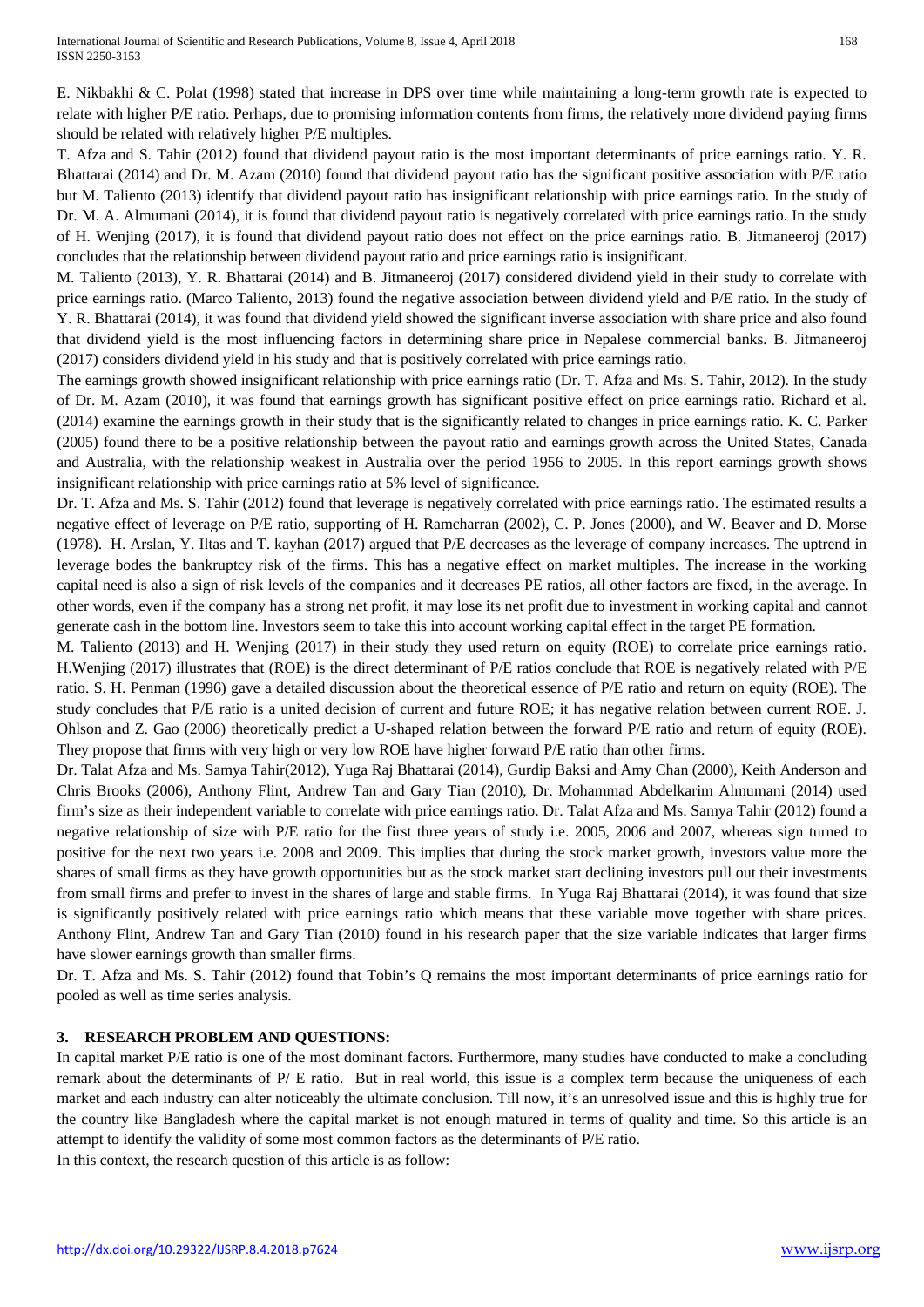International Journal of Scientific and Research Publications, Volume 8, Issue 4, April 2018 169 ISSN 2250-3153

- Whether the dividend growth, dividend payout ratio, dividend yield, earnings growth, leverage, net asset value per share, return on asset, return on equity, size, and tobin' Q have any relationship with P/E ratio?
- Whether the relationships of dividend growth, dividend payout ratio, dividend yield, earnings growth, leverage, net asset value per share, return on asset, return on equity, size, and tobin' Q with P/E ratio are positive or negative and in what extent?

#### **4. RESEARCH METHODOLOGY:**

#### a. Sampling and data collection:

This article is an outcome of all the listed manufacturing firms in Dhaka Stock Exchange (DSE). The sample of the study consists of 45 companies. So at first instance there were 225 samples but unavailability some companies are excluded from the final sample. The period for this study is selected from 2011 to 2015. All the data are secondary in nature and are collected from the financial statement of the selected companies.

#### b. Variable description:

This article is an attempt to identify the determinant of P/E ratio. So price/earnings ratio is the dependent variable for this study. In this respect, a large number of factors are available as independent variables. We have selected ten factors as dependent variable i.e. dividend growth, dividend payout ratio, dividend yield, earnings growth, leverage, net asset value per share, return on asset, return on equity, size and tobin' Q.

#### **Dependent Variable:**

**Price-earnings ratio (P/E ratio):** The price-earnings ratio (P/E ratio) measures its current [share](http://www.investopedia.com/terms/s/shares.asp) price relative to its per-share [earnings.](http://www.investopedia.com/terms/e/eps.asp) The price-earnings ratio is also sometimes known as the [price multiple](http://www.investopedia.com/terms/p/pricemultiples.asp) or the earnings [multiple.](http://www.investopedia.com/terms/m/multiple.asp)

$$
Price-earnings ratio (P/E ratio) = \frac{Market Value Per Share}{Earnings Per Share}
$$

#### **Independent variables:**

**Dividend growth (DG):** Dividend growth rate is the annual percentage rate of growth that a dividend achieves over one year.

Dividend growth = 
$$
\frac{D_1 - D_0}{D_0}
$$

**Dividend payout ratio (DPR):** Dividend payout ratio indicates the portion of net income that is distributed to shareholders in the form of dividends during the year. The formula is below:

Dividend payout ratio = 
$$
\frac{\text{Dividend}}{\text{Net Income}}
$$

**Dividend Yield (DY)**: Dividend yield indicates how much a company pays out as [dividends](http://www.investopedia.com/terms/d/dividend.asp) each year relative to its [share](http://www.investopedia.com/terms/s/shares.asp) price. Dividend yield is calculated as follow:

$$
Dividend\ Yield = \frac{Dividend}{Share\ Price}
$$

**Earnings Growth (EG)**: This ratio measures the growth of company's net income over a specific period, often one year. The formula is as follow:

Earnings growth = 
$$
\frac{NI_1 - NI_0}{NI_0}
$$

Leverage ratio (Lev.): Leverage ratio indicates that how much asset comes in the form of debt (loans) and assesses the ability of a company to meet financial [obligations.](http://www.investopedia.com/terms/o/obligation.asp)

$$
Leverage = \frac{Total Deb}{Total Assets}
$$

**Net Asset Value per Share (NAVPS)**: Net asset value per share indicates the value of a share which is calculated by subtracting total liabilities from total assets and dividing the result by the number of shares that exist. The formula is as follow:

Net Asset Value per Sharce = 
$$
\frac{\text{Total Assets} - \text{Total Liabilities}}{\text{Number of Outstanding Share}}
$$

**Return on assets (ROA):** Return on assets measures the company's profitability in respect to its total assets. The formula is as follow:

Return on Assets (ROA) = 
$$
\frac{\text{Net Income}}{\text{Total assets}}
$$

Total assets<br>**Return on Equity (ROE):** Return on equity is the amount of [net income](http://www.investopedia.com/terms/n/netincome.asp) returned as a percentage of [shareholders](http://www.investopedia.com/terms/s/shareholder.asp) equity. The formula is as follow:

Return on Equity (ROE) = 
$$
\frac{\text{Net Income}}{\text{Total shareholder equity}}
$$

**Size (SZ):** Firm size can be stated in total of assets or total sales. Here size is measured as natural log of sales.

Size= log (total sales)

**Tobin's Q (TQ):** The Tobin's Q ratio is initiated by [James Tobin](http://www.investopedia.com/terms/j/james-tobin.asp) of Yale University, Nobel laureate in economics, who argued that the combined [market value](http://www.investopedia.com/terms/m/marketvalue.asp) of all the companies on the [stock market](http://www.investopedia.com/terms/s/stockmarket.asp) should be about equal to their replacement costs. This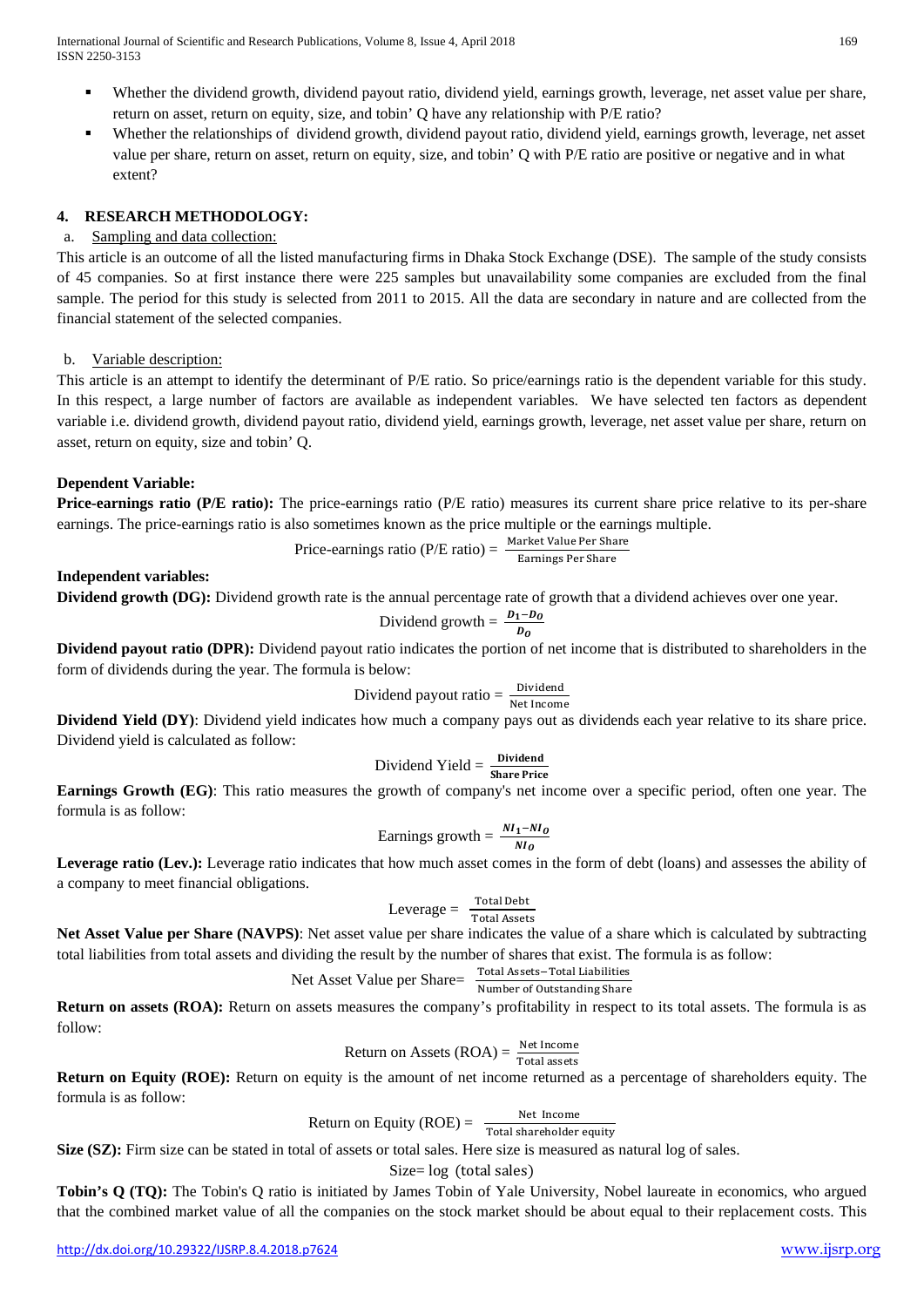International Journal of Scientific and Research Publications, Volume 8, Issue 4, April 2018 170 ISSN 2250-3153

ratio is calculated as the total market value of a company i.e. market value of all outstanding share divided by the replacement value of the firm's assets.

$$
Tobin's Q = \frac{Total Market Value of Firm}{Total Asset}
$$

#### c. Procedure of data analysis:

In this study, different statistical tools have been applied. A supporting tool named descriptive statistics has been performed to postulate statistical characterization of the variables. Correlation matrix executes the inter relationship among the variables whereas regression analysis is used to evaluate the determinative relationships of independent variables with the dependent variable.

#### d. Generation of Hypothesis:

According to the objectives, and taking into account the previous research, the research hypotheses that this study investigates are:

 $H<sub>O1</sub>$ : There is no significant relationship between dividend growth and P/E ratio.

 $H_{Q2}$ : There is no significant relationship between dividend payout ratio and P/E ratio.

HO3: There is no significant relationship between dividend yield and P/E ratio.

HO4: There is no significant relationship between earnings growth and P/E ratio.

 $H<sub>05</sub>$ : There is no significant relationship between leverage and P/E ratio.

HO6: There is no significant relationship between net asset value per share and P/E ratio.

 $H_{07}$ : There is no significant relationship between return on asset and P/E ratio.

 $H<sub>OS</sub>$ : There is no significant relationship between return on equity and P/E ratio.

 $H<sub>09</sub>$ : There is no significant relationship between size and P/E ratio.

 $H<sub>O10</sub>$ : There is no significant relationship between tobin' Q and P/E ratio.

#### e. Research Model:

The following equation is developed to answer the research question of this study:

 $P/E = \alpha + \beta_1 (DG)_{i,t} + \beta_2 (DPR)_{i,t} + \beta_3 (DY)_{i,t} + \beta_4 (EG)_{i,t} + \beta_5 (Lev.)_{i,t} + \beta_6 (NAVPS)_{i,t} + \beta_7 (ROA)_{i,t} + \beta_8 (ROE)_{i,t} + \beta_9 (ROB)_{i,t}$ **(SZ)**  $_{i,t}$  +  $\beta_{10}$  **(TQ)**  $_{i,t}$  +  $\epsilon$   $_{i,t}$ 

Where,

| DG           | : Dividend growth           | <b>ROE</b>             | : Return on equity |
|--------------|-----------------------------|------------------------|--------------------|
| <b>DPR</b>   | : Dividend payout ratio     | SZ                     | : Size             |
| DY           | : Dividend yield            | TQ                     | : Tobin' Q         |
| EG           | : Earnings growth           | ε                      | : Error            |
| Lev          | : Leverage                  | $\beta_1 - \beta_{10}$ | : Coefficient      |
| <b>NAVPS</b> | : Net asset value per share |                        | $:$ Firm           |
| <b>ROA</b>   | : Return on asset           |                        | : Year             |
|              |                             |                        |                    |

# **5. RESULT AND DISCUSSION:**

### **a. Descriptive statistics and Correlation matrix:**

**Table-01: Descriptive Statistics**

|              | Minimum  | Maximum | Mean  | Std. Deviation |
|--------------|----------|---------|-------|----------------|
| P/E          | 2.43     | 96.19   | 30.02 | 19.64          |
| DG           | $-1.00$  | 36.80   | 1.35  | 4.69           |
| <b>DPR</b>   | $-0.79$  | 4.51    | 0.39  | 0.52           |
| DY           | 0.01     | 9.32    | 0.50  | 1.59           |
| EG           | $-36.60$ | 22.30   | 0.27  | 5.37           |
| Lev.         | 0.02     | 0.99    | 0.51  | 0.23           |
| <b>NAVPS</b> | 10.67    | 3655.43 | 2.26  | 443.49         |
| <b>ROA</b>   | $-0.10$  | 1.43    | 0.09  | 0.13           |
| <b>ROE</b>   | $-0.33$  | 3.77    | 0.25  | 0.46           |
| SZ           | 6.85     | 10.69   | 9.25  | 0.76           |
| <b>TQ</b>    | 0.08     | 31.16   | 2.76  | 4.79           |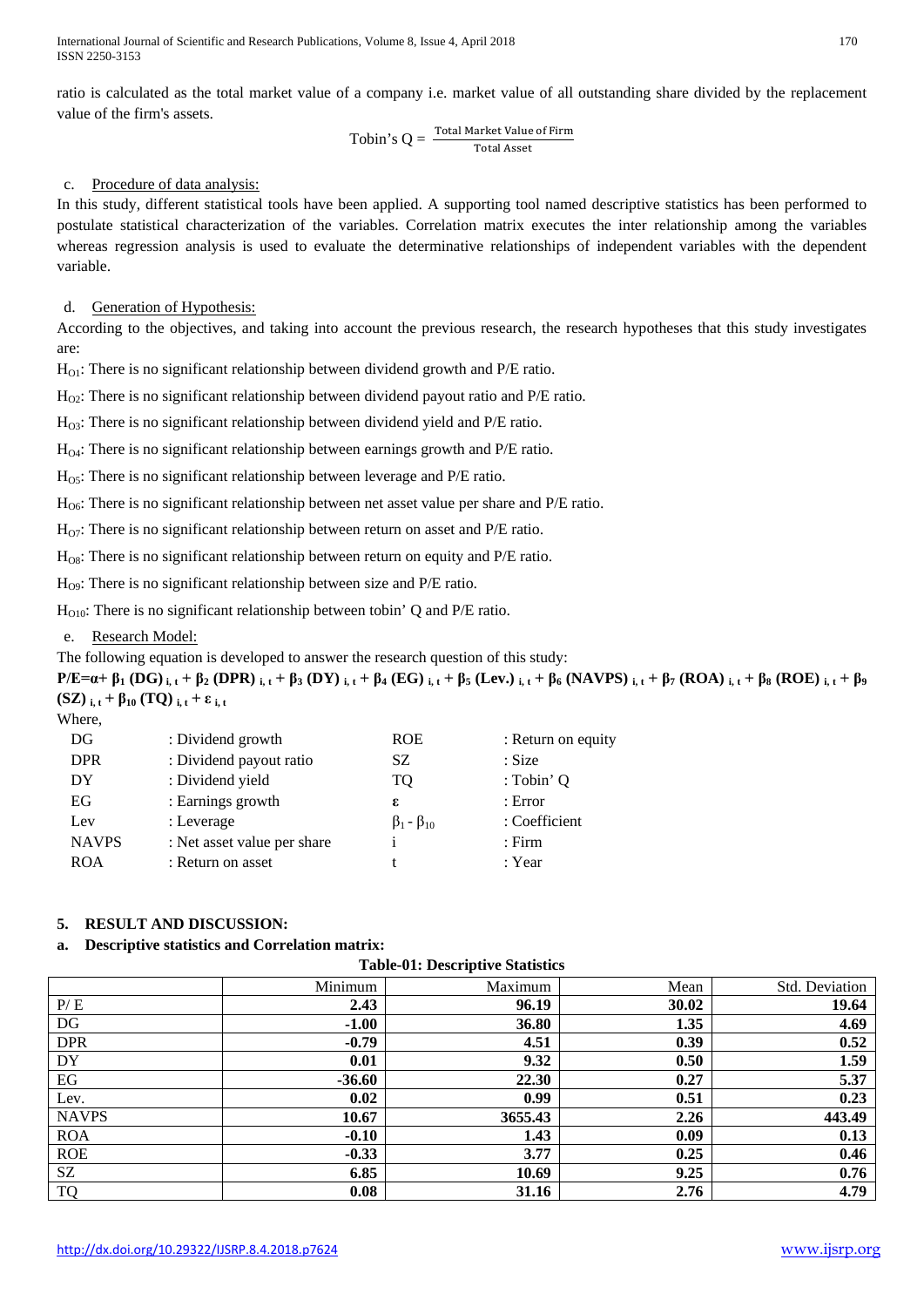International Journal of Scientific and Research Publications, Volume 8, Issue 4, April 2018 171 ISSN 2250-3153

Table 1 depicts the descriptive statistics of the sample which includes the minimum value, maximum value, mean value and standard deviation. Price earnings ratio shows a mean value of 30.02% and standard deviation of 19.64%. Though the minimum value of P/E ratio is 2.43% but the mean value is satisfactory for the investors. NAPVS has highest standard deviation i.e. 443.49%, which indicates the high volatility. Leverage has the lowest standard deviation among all the variables. This indicates that during the study period, the listed manufacturing firms of DSE have same proportion of debt in respect of the total assets. Average dividend growth i.e. 1.35% indicates that selected companies have a positive dividend growth.

|              | P/E         | DG           | <b>DPR</b>            | DY                    | EG           | Lev.       | <b>NAVPS</b> | <b>ROA</b> | <b>ROE</b>           | SZ.      | <b>TQ</b>    |
|--------------|-------------|--------------|-----------------------|-----------------------|--------------|------------|--------------|------------|----------------------|----------|--------------|
| P/E          | 1           |              |                       |                       |              |            |              |            |                      |          |              |
| DG           | 0.002       | 1            |                       |                       |              |            |              |            |                      |          |              |
| <b>DPR</b>   | $-0.022$    | 0.090        | 1                     |                       |              |            |              |            |                      |          |              |
| DY           | $-0.109$    | $-0.072$     | $-0.183$ <sup>*</sup> | 1                     |              |            |              |            |                      |          |              |
| EG           | $-0.115$    | $0.310^{**}$ | $-0.023$              | 0.086                 | $\mathbf{1}$ |            |              |            |                      |          |              |
| Lev.         | 0.105       | $-0.147$     | 0.023                 | $-0.016$              | $-0.032$     | 1          |              |            |                      |          |              |
| <b>NAVPS</b> | $0.232$ **  | $-0.061$     | $-0.060$              | $-0.101$              | 0.002        | $-0.006$   | $\mathbf{1}$ |            |                      |          |              |
| <b>ROA</b>   | $-0.099$    | 0.057        | $0.287**$             | $-0.135$              | 0.019        | $-0.232$   | 0.059        | 1          |                      |          |              |
| <b>ROE</b>   | $-0.084$    | $-0.012$     | 0.117                 | $-0.103$              | 0.049        | $0.192^*$  | $0.176*$     | 0.459      | $\mathbf{1}$         |          |              |
| SZ           | $-0.397$ ** | 0.130        | 0.181                 | $-0.189$ <sup>*</sup> | 0.124        | $-0.041$   | $-0.013$     | $0.294$ ** | $0.194$ <sup>*</sup> | 1        |              |
| <b>TQ</b>    | $-0.080$    | $-0.022$     | 0.030                 | 0.185                 | $-0.024$     | $-0.171$ * | $-0.145$     | $0.475***$ | $0.198^*$            | $-0.014$ | $\mathbf{1}$ |

**Table-02: Correlation Matrix**

*\*\* Correlation is significant at the 0.01 level (2-tailed). \* Correlation is significant at the 0.05 level (2-tailed).*

Table 2 is showing correlation coefficients between sets of variables. Net asset value per share (NAPVS) is showing a significant positive relationship with P/E ratio and this relationship is significant at 1% level of significance. If NAPVS of the firms increase, then P/E ratio will increase and vice versa. Size has a significant negative relationship with P/E ratio at 1% level of significance. P/E ratio has insignificant positive relationship with dividend growth and leverage but insignificant negative relationship with dividend payout ratio, dividend yield, earning growth, return on asset, return on equity and tobin's Q.

### **b. Regression analysis:**

#### **Table-03: Model Summary**

| Model                |           | ouuai v          | square |
|----------------------|-----------|------------------|--------|
|                      | 510a<br>. | າ∠າ<br>د∪∡.<br>. | ر د ب  |
| ___<br>$\sim$ $\sim$ |           |                  |        |

*a. Predictors: (Constant), TQ, SZ, EG, NAVPS, Lev, DPR, DY, DG, ROE, ROA*

Table shows the overall fitness of the study. The value of  $R^2$  measures how much of the variation in the dependent variable can be explained by the independent variables. Results indicate that the selected variables can explain 26.3% variation of P/E ratio. **Table-04: Analysis of Variance <sup>b</sup>**

|       | __________________________ |                |     |             |       |                   |  |  |  |  |
|-------|----------------------------|----------------|-----|-------------|-------|-------------------|--|--|--|--|
| Model |                            | Sum of Squares | df  | Mean Square |       | Sig.              |  |  |  |  |
|       | Regression                 | 15842.868      |     | 1584.287    | 5.219 | .000 <sup>a</sup> |  |  |  |  |
|       | Residual                   | 44320.587      | 146 | 303.566     |       |                   |  |  |  |  |
|       | Total                      | 60163.456      | 156 |             |       |                   |  |  |  |  |

*a. Predictors: (Constant), TQ, SZ, EG, NAVPS, Lev, DPR, DY, DG, ROE, ROA*

*b. Dependent Variable: PE*

F value is significant at 1% level of significance (i.e. F test: 5.219; Sig: 0.000). This indicate that the overall model is significant, so the independent variables have a relationship with P/E ratio.

| Table-03. Cocincients analysis |                                    |            |                                  |          |       |  |  |  |
|--------------------------------|------------------------------------|------------|----------------------------------|----------|-------|--|--|--|
|                                | <b>Unstandardized Coefficients</b> |            | <b>Standardized Coefficients</b> |          |       |  |  |  |
| Variables                      |                                    | Std. Error | Beta                             |          | Sig.  |  |  |  |
| (Constant)                     | 118.930                            | 17.977     |                                  | 6.616    | 0.000 |  |  |  |
| DG                             | 0.397                              | 0.320      | 0.095                            | 1.239    | 0.217 |  |  |  |
| <b>DPR</b>                     | 0.800                              | 2.899      | 0.021                            | 0.276    | 0.783 |  |  |  |
| DY                             | $-1.802$                           | 0.948      | $-0.146$                         | $-1.900$ | 0.059 |  |  |  |
| EG                             | $-0.261$                           | 0.278      | $-0.071$                         | $-0.940$ | 0.349 |  |  |  |

#### **Table-05: Coefficients analysis**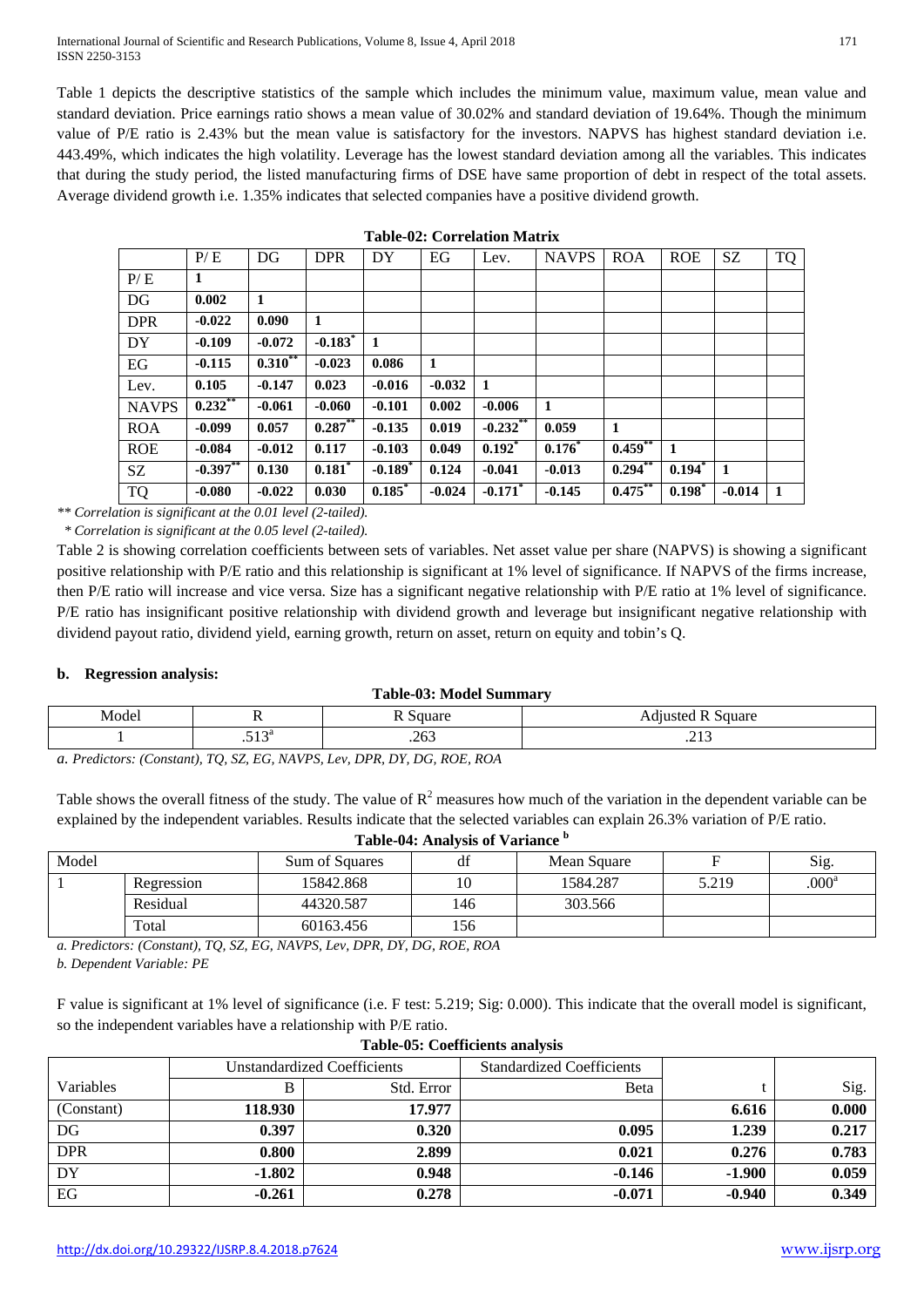International Journal of Scientific and Research Publications, Volume 8, Issue 4, April 2018 172 ISSN 2250-3153

| Lev          | 11.148    | 6.655  | 0.133    | 1.675    | 0.096 |
|--------------|-----------|--------|----------|----------|-------|
| <b>NAVPS</b> | 0.010     | 0.003  | 0.234    | 3.128    | 0.002 |
| <b>ROA</b>   | 10.214    | 14.993 | 0.070    | 0.681    | 0.497 |
| <b>ROE</b>   | $-4.716$  | 3.703  | $-0.111$ | $-1.274$ | 0.205 |
| SZ           | $-10.431$ | 1.912  | $-0.422$ | $-5.455$ | 0.000 |
| <b>TQ</b>    | $-0.055$  | 0.359  | $-0.013$ | $-0.153$ | 0.878 |

*a. Dependent Variable: PE*

Regression coefficient results are shown in the above table. Results show that some variables have insignificant relationship where others have insignificant relationship with P/E ratio. Dividend yield has statistically significant impact on P/E ratio. Coefficient of dividend yield indicates a negative impact and theoretically this relationship is also valid because the denominator of dividend yield is the numerator of P/E ratio. Leverage has significant positive impact on P/E ratio. Theoretically this is correct if the inclusion of debt decrease the earning capacity of the firm. Again if the inclusion debt increases the earning capacity, then P/E will also increase but this would be possible in the long run. Because usually market will take some time to realize the earning potentiality of that respective firm. Net asset value per share has significant positive impact on P/E ratio. This empirical result is also consistent with theory because if the number of outstanding share remains constant then an increase in NAPVS will results an increase in asset directly or indirectly. This will create a positive perception among the investors, though an increase in the earnings may lower the P/E ratio but this will ultimately increase the share price at a large scale resulting higher P/E ratio. Empirical result is showing that size has a significant negative impact on P/E ratio reflecting that investors are more willing to invest in small firms.

#### **CONCLUSION**

Share valuation is a prerequisite for the investors in making investment decisions. From investor's perspective, they try to measure the actual value of stock so that they don't lose their invested funds. But from company's perspective, it tries to make positive perception about its stock among the investors. P/E ratio is a medium for both parties to communicate with each other. P/E ratio simply indicates the share price against earing. In normal sense, higher P/E ratio indicates better position of a firm and vice versa. So a firm may increase P/E ratio by reporting less earnings less than actual figure if it wants to make foolish the investors. Determinants of P/E ratio may be irrelevant for technical analysts. But no scope is left for fundamental analysts to overlook the relevancy of determinants in valuing P/E ratio. Valuing the listed manufacturing firms, now investors may consider the dividend yield, leverage, size and net asset value per share as the most significant determinants of P/E ratio. But this article is failed to reveal the significance of other selected variables i.e. dividend growth, dividend payout ratio, earnings growth, return on asset, return on equity, tobin's Q as the determinants of P/E ratio. Because some selected samples were deducted due to unavailability of data. The selected variables don't cover all possible factors. In spite of these limitations, still this article is an empirical evidence for the fundamentals analysts.

#### **REFERENCES**

- Afza, T and Tahir, S (2012). Determinants of price earnings ratio. International journal of academic research in business and social science, Vol. 2, No.8, pp.331-343.
- Almumani, M. A. (2014). Determinants of equity share prices of the listed banks in Amman stock exchange: Quantitative approach. International Journal of Business and Social Science, 5(1), 91-104.
- Anderson, K., and Brooks, C. (2006). Decomposing the Price-Earnings Ratio. Journal of Asset Management, Vol. 6, No. 6, pp. 456-469.
- Arslan, H., Iltas, Y. and kayhan, T. (2017). Target P/E ratio determinants in the Turkish Stock Market: Earning volatility effect. Theoretical and Applied Economics, Vol. 24, No. 4(613), pp. 65-74.
- Bakshi, G and Chan, A. (2000). Price-to-Earnings Ratio and Expected Earnings Growth Rate in Global Equity Markets. Section 4 of an earlier version entitled "Price-to-Earnings ratio, Value Norms and average Stock Returns".
- Beaver, W., and Morse, D. (1978). What Determines Price-Earnings Ratios? Financial Analysts Journal, Vol.34, No.4, pp. 65-76.
- Bhattarai, Y.R. (2014). Determinants of Share Price of Nepalese Commercial Banks. Economic journal of development issues, Vol.17 & 18, No.1-2, pp. 187-198.
- Constand, R. L., Freitas, L. P. and Sullivani, M. J. (2014). Factors Affecting Price Earnings Ratios and Market Values of Japanese Firms. Financial Management, Vol. 20, No. 4, pp. 68-79.
- Emudainohwo, O. B. (2017). Determinants of price-earnings ratio: Nigerian experience (Quantile regression). International Journal of Economics, Business and Management Research, Vol. 1, No. 05.
- Flint, A, Tan, A, and Tian, G. (2010). Predicting future earnings growth: a test of the dividend payout ratio in the Australian market. The International Journal of Business and Finance Research, Vol. 4, No. 2, pp. 43-58.
- Jitmaneeroj, B. (2017), The impact of dividend policy on price-earnings ratio: the role of conditional and nonlinear relationship. Review of Accounting and Finance, Vol. 16, Issue 1, pp. 1-23.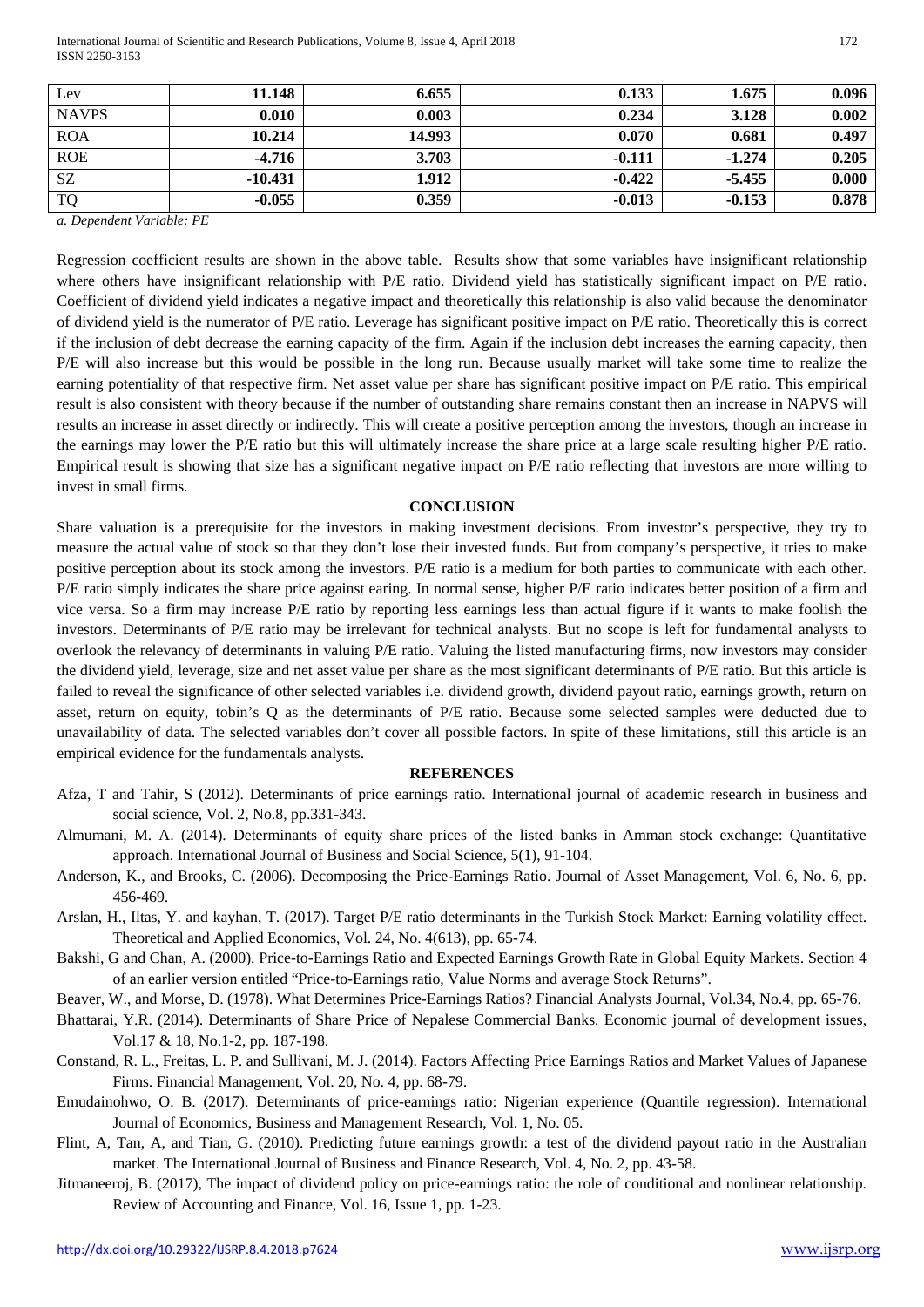Jones, C. P. (2000). Investments: Analysis and Management. 7th ed. John Wiley & Sons Inc, New York.

Molodovsky, N. (1953). A Theory of Price-Earnings Ratios. Financial Analysts Journal, Vol.51(1), pp.29-43.

- Muhammad, A. (2010). Factors Influencing the Price-Earnings Multiples and Stock Values. Interdisciplinary Journal of Contemporary Research in Business, Vol. 2, No. 5, pp. 105-139
- Nikbakht, E. and Polat, C. (1998). A Global Perspective of P/E Ratio Determinants: The Case of ADRS. Global Finance Journal, 9(2), pp. 253-267.
- Ohlson J., & Gao, Z. (2006). Earnings, earnings growth and value. *Foundations and Trends in Accounting, 1*(1).
- Parker, K. C. (2005). Do higher dividends lead to higher earnings growth? Working Paper, Simon Fraser University.
- Penman, S.H. (1996). The articulation of price-earnings ratios and market-to-book ratios and the evaluation of growth. Journal of Accounting Research, 34 (2), pp. 235-259.
- Ramcharran, H. (2002). An empirical analysis of the determinants of the P/E ratio in emerging markets. Emerging Markets Review, Vol. 3, No. 2, pp. 165-178.
- Taliento, M. (2013). Determinants of Price to Earnings Multiple around the World Recent Findings. International Review of Business Research Papers, Vol. 9, No. 4, Pp. 1 – 21
- Wenjing, H. (2017). Price-Earnings Ratio and Influence Factors: Evidence from China. Line of finance, Instructor: Timo Rothovius.